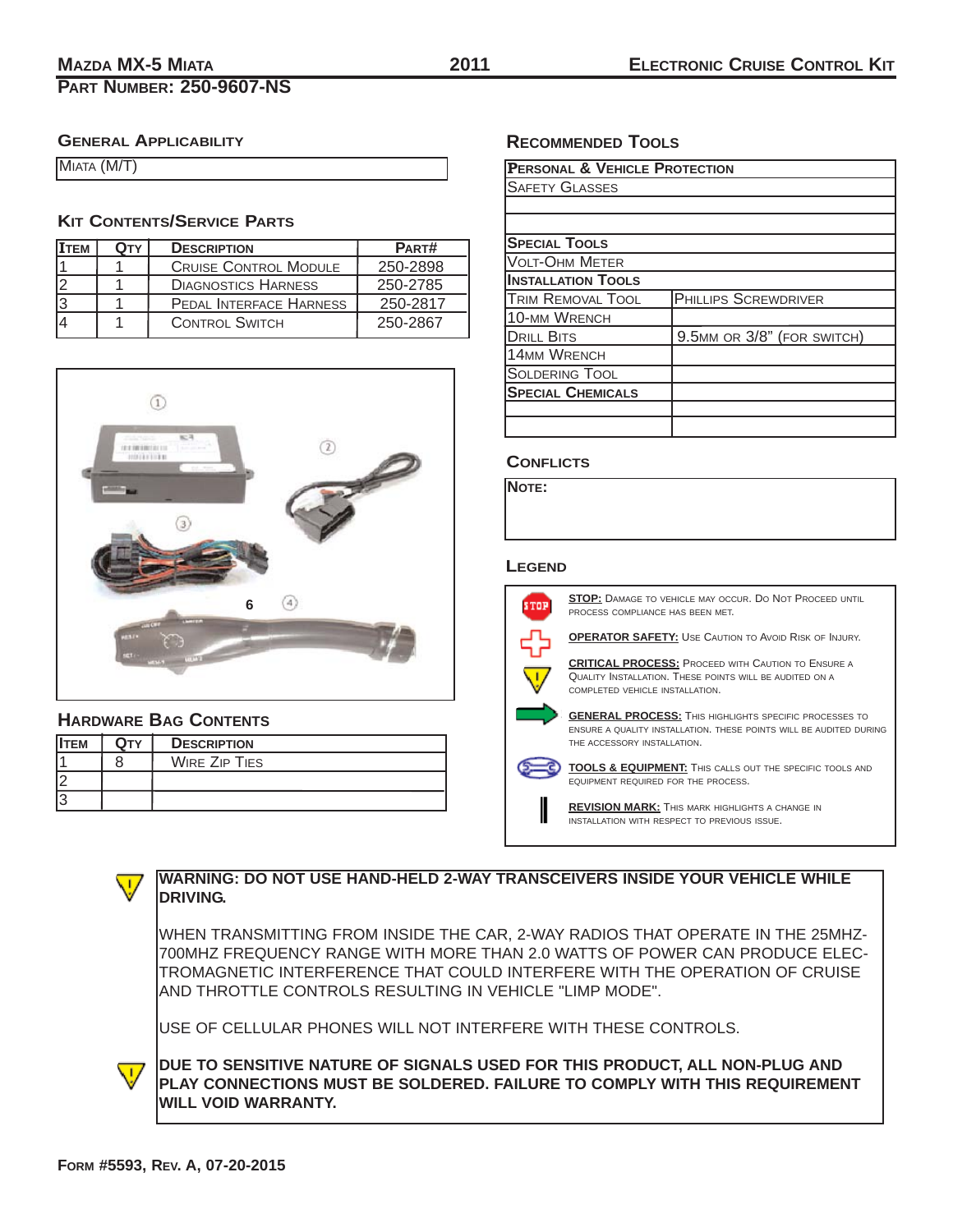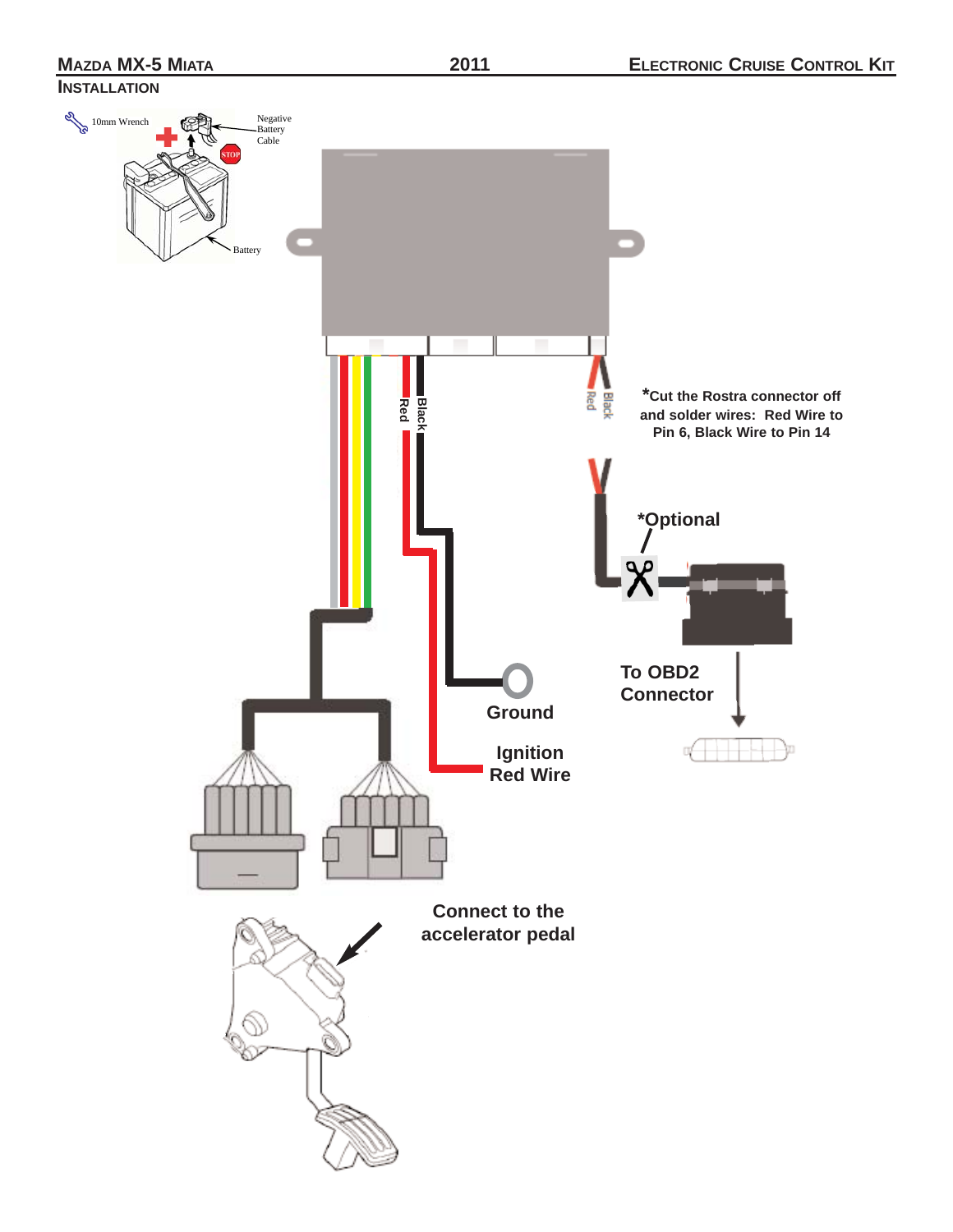## **MAZDA MX-5 MIATA 2011 INSTALLATION**

1. Find a suitable position for the switch on the left hand side of the coveringaround the steering column.

2. Mark the position and drill a 3/8 hole.

3. Use the enclosed fittings so the switch is angled to match the OE turn signal switchlever.

4. The switch head can be rotated as desired, and locked with the supplied retainer clip.

5. Insert the wires in the connectors to plug into cruise module shown below.